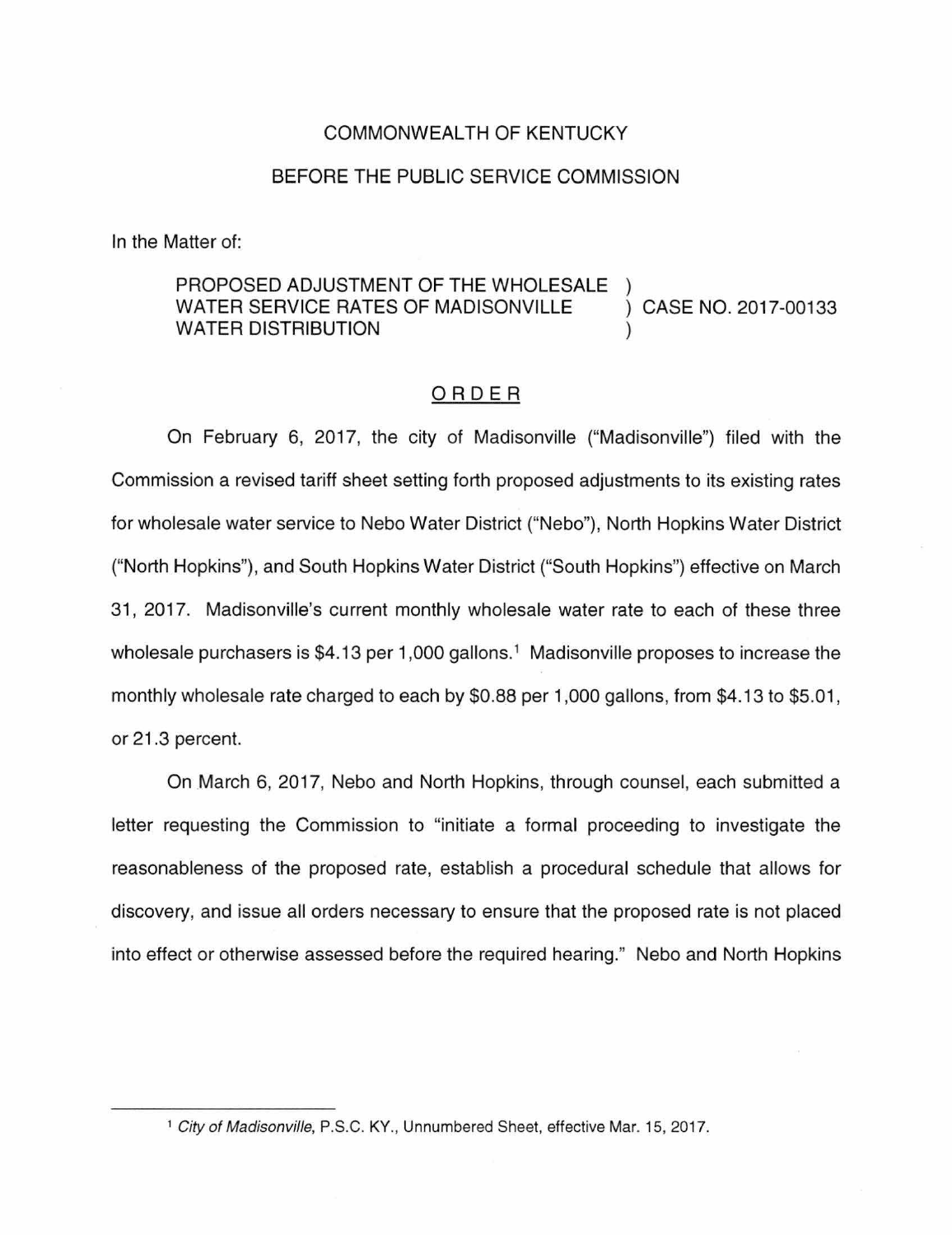request that the Commission, pursuant to 807 KAR 5:001, Section 8, direct the use of electronic filing procedures for such a proceeding. <sup>2</sup>

South Hopkins submitted an objection to the proposed rate but did not request the Commission to initiate a formal proceeding.

Having considered the proposed rate adjustments and being otherwise sufficiently advised, the Commission finds that an investigation will be necessary to determine the reasonableness of the proposed rates and that such an investigation cannot be completed by March 31, 2017. Pursuant to KRS 278.190(2), the Commission will, therefore, suspend the effective date of the proposed rates for five months, up to and including August 30, 2017.

The Commission further finds that Nebo and North Hopkins are likely to present issues or to develop facts that will assist the Commission in fully considering this matter and should be made parties to this proceeding. South Hopkins should be served with a copy of this Order.

The Commission finds that Madisonville should, within ten days of the date of this Order, have its counsel enter an appearance into this proceeding that contains the name, address, telephone number, fax number, and electronic mail address of counsel. We find that the Commission may, per 807 KAR 5:001 , Section 8, order the use of electronic filing procedures. With its counsel's entry of appearance, Madisonville should indicate its

<sup>2</sup>While Nebo and North Hopkins also assert that KRS 278.200 requires the Commission to hold a hearing before Madisonville can adjust its wholesale rate, KRS 278.200 provides only for a hearing "in the manner prescribed in this [KRS 278] chapter." Pursuant to KRS 278.190{1 ), "[t]he commission may, upon its own motion, or upon complaint ... hold a hearing concerning the reasonableness of the new rates." Thus, a hearing is not required. The filing of a revised tariff by a municipal utility "requires an opportunity for a hearing by the Commission before the proposed revision can become effective" Case No. 2011-00419, Proposed Revision of Rules Regarding the Provision of Wholesale Water Service *by* the City of Versailles to Northeast Woodford Water District (PSC Ky. Aug. 12, 2014) Order at 11 .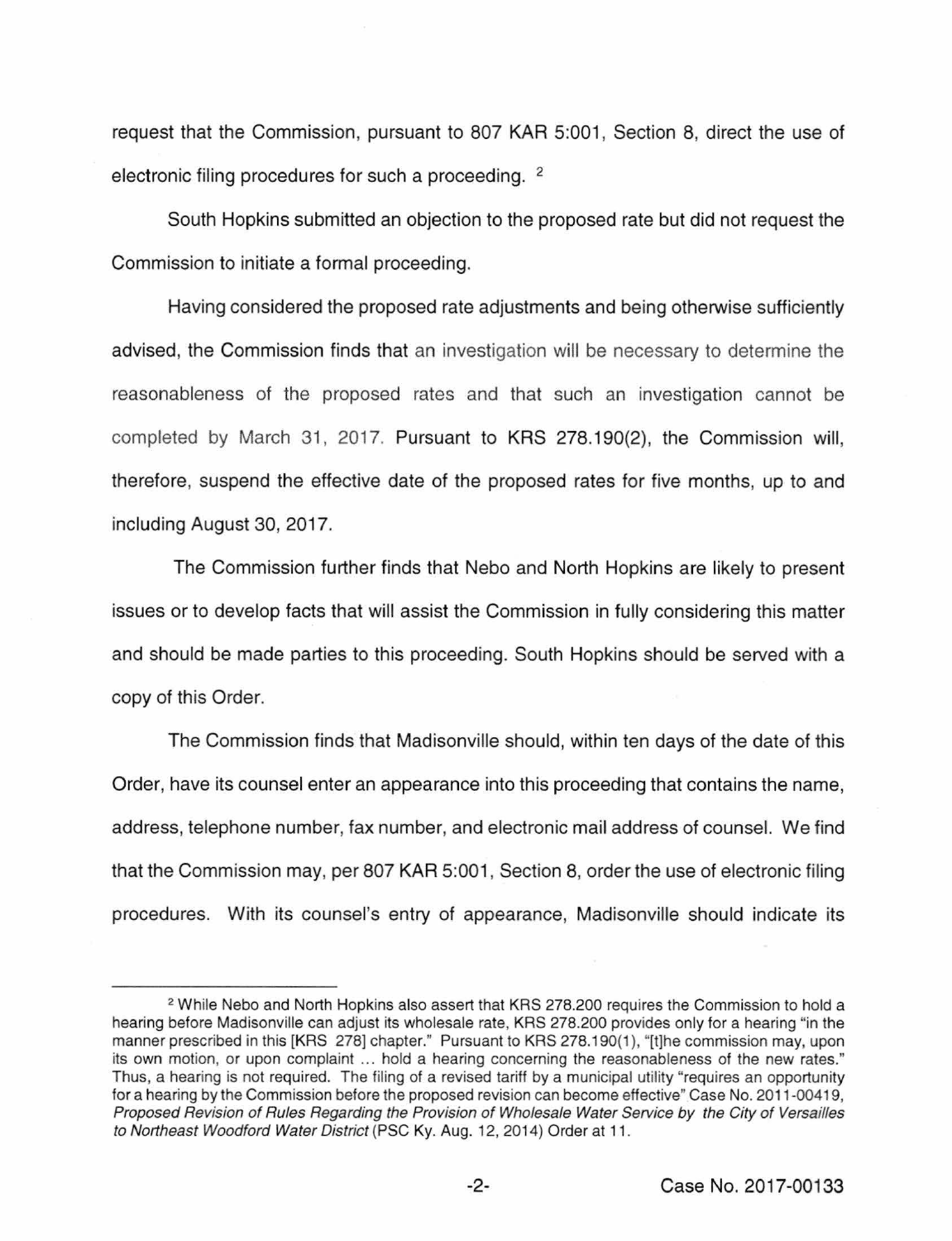position on the use of electronic filing procedures and whether it has any objection to their use in this proceeding.

The Commission will defer a decision on whether to order the use of electronic filing procedures until after Madisonville states its position on their use. We will establish a procedural schedule in a subsequent Order.

IT IS THEREFORE ORDERED that:

1. Madisonville's proposed rates for wholesale water service are suspended for five months from March 31, 2017, to August 30, 2017.

2. Nebo and North Hopkins are made parties to this case.

3. Madisonville shall, by counsel, enter an appearance in this proceeding within ten days of the date of this Order. The entry of appearance shall include the name, address, telephone number, fax number, and electronic mail address of counsel. Further, Madisonville, with its entry of appearance, shall state its position on the use of electronic filing procedures and whether it has any objection to their use in this proceeding.

4. The Executive Director shall serve a copy of this Order on South Hopkins.

5. Requests for intervention shall be filed no later than April 14, 2017. Any party who submits a motion to intervene after April 14, 2017, and upon a showing of good cause is granted full intervention, shall accept and abide by the existing procedural schedule.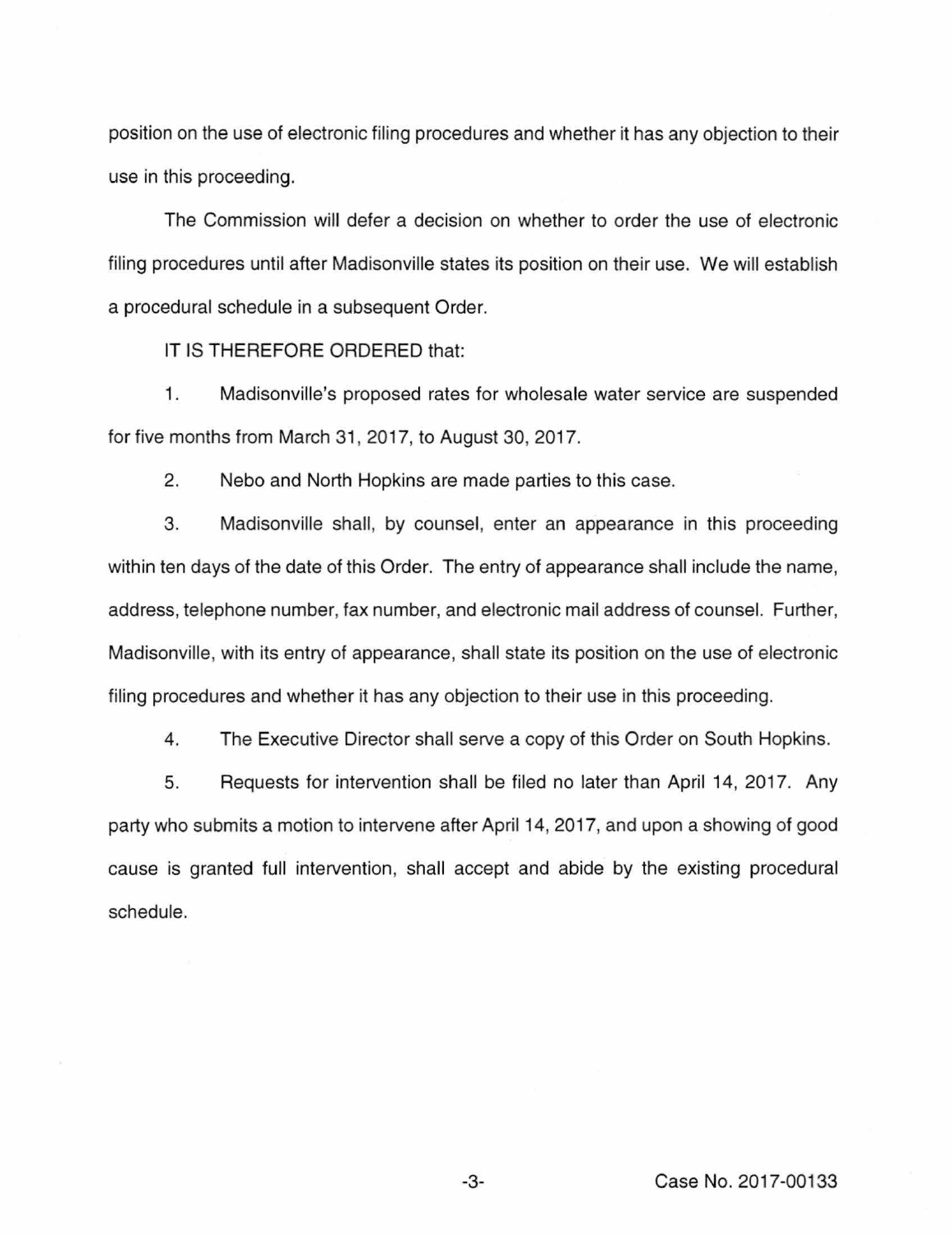By the Commission



ATTEST:

Caron D. Summarth

Case No. 2017-00133